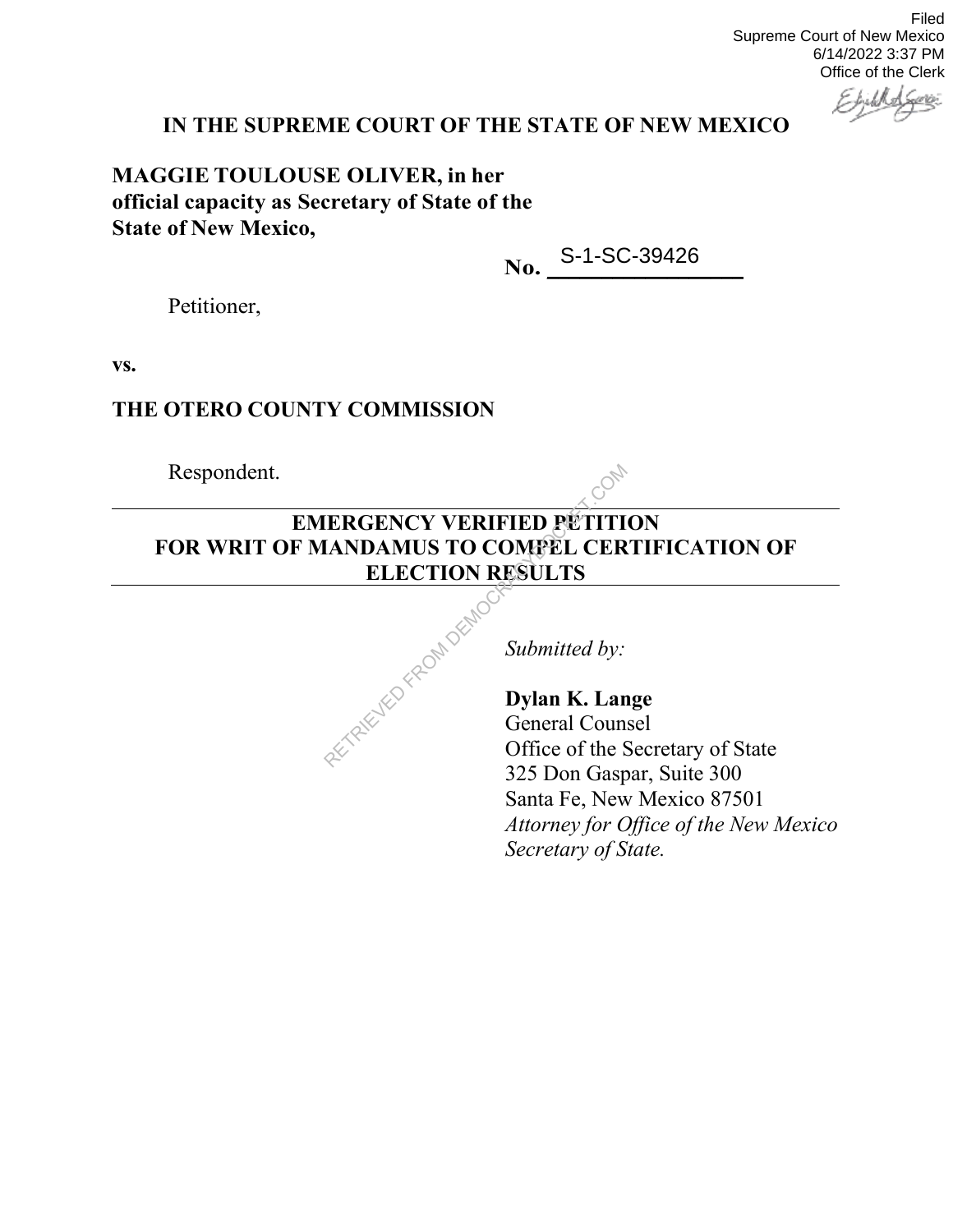**NEW MEXICO SECRETARY OF STATE Maggie Toulouse Oliver** (the "**Secretary**" or the "**SOS**"), pursuant to Rule 12-504 NMRA, through her General Counsel, respectfully petitions this Court to issue a Writ of Mandamus compelling certification of the election returns against Respondent, the Otero County Commission, acting as the ex officio county canvass board ("Canvassing Board" or "Respondent") who failed to certify the canvass results of the 2022 primary election without any basis in law. As set forth in the body of this Petition, the Canvassing Board met on June 13 and voted not to certify the election results.<sup>1</sup> At the meeting they identified no deficiency in the election results, but rather made unsubstantiated claims about the voting systems in use throughout the state. By the express language of the election code, "the county canvassing board *shall* meet to approve the report of the canvass of the returns and declare the results no sooner than six days and no later than ten days from the date of the election." NMSA 1978, Section 1-13-13(A). The Canvassing Board met on the sixth day and voted to not certify the election results and will not do so without a Writ of Mandamus compelling their action. Therefore, the Secretary requests this Court enter a Writ of Mandamus commanding Respondent to comply with its ministerial duty to certify the election results and voted not to certify the election<br>ency in the election results, but rath<br>systems in use throughout the state.<br>e county can assing board *shall* more<br>urns and declare the results no soo:<br>the date of the election." NMSA

<sup>&</sup>lt;sup>1</sup> Otero County Declines to Certify New Mexico Primary Election Results, Cites Voter Fraud *Concerns*: https://www.alamogordonews.com/story/community/2022/06/13/otero-county-certify-2022-primary-election-results-new-mexico-politics/7609828001/ (last viewed on June 13, 2022).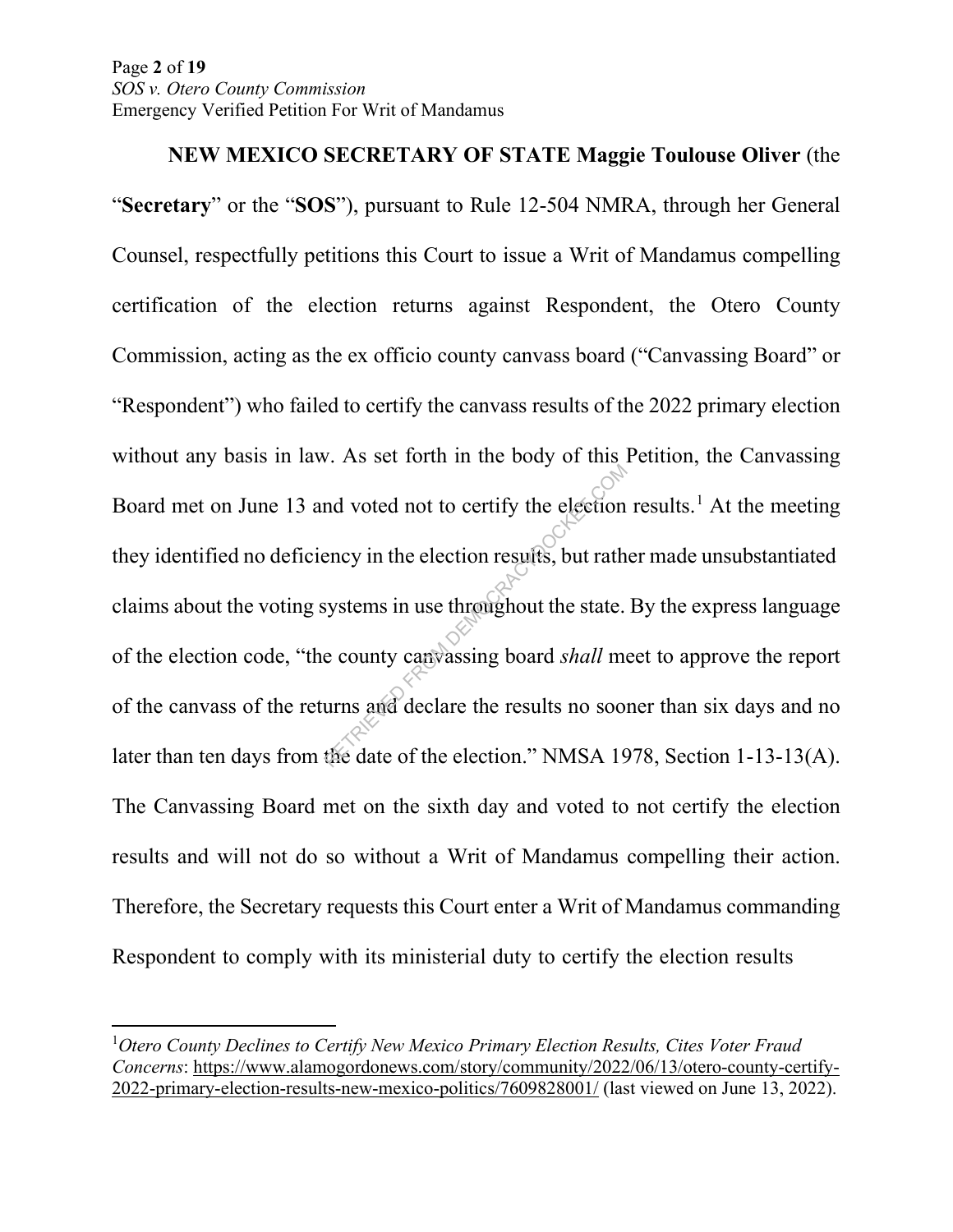Page **3** of **19**  *SOS v. Otero County Commission*  Emergency Verified Petition For Writ of Mandamus

and otherwise comply with the procedures set forth in the Election Code.2 We further state that there is a statewide attempt to influence other County Canvassing Boards who are meeting to certify this week and we assume other Counties will be noncompliant with this provision which jeopardizes the general election ballot for all candidates. <sup>3</sup> Indeed, the Torrance County Canvassing Board tabled a vote on certification of the election results on June 13, 2022, over concerns not related to the election returns of the canvass.

# **INTRODUCTION**

Elections are the "bedrock" of our democratic system. *See Lubin v. Parish*, 415 U.S. 709, 714, 94 S. Ct. 1315 (1974). In this dispute, the Respondent has violated its duties under state law to certify the election as mandated by the Legislature. The citizens of Otero County are entitled to have their votes certified and their representatives nominated for the 2022 general election without further delay. The mandatory provisions of certification have not been followed by the Canvassing **INTRODUCTION**<br>
"bedrock" of our democratic syste<br>
Ct. 1315 (1974). In this dispute, the<br>
v to certify the election as mandated<br>
nty are entitled to have their vo

<sup>2</sup> **EXPEDITED RELIEF** is required in this case. Otero County has a statutory deadline of June 17 to meet and certify their election results. NMSA 1978, Section 1-13-13(A). The State Canvassing Board is scheduled to meet on June 28, 2022, to approve the report of the canvass and declare the results of the election for all statewide and multi-county candidate contests. They cannot do that without county certified election results. As such, the Secretary requests expedited briefing and relief in this time sensitive matter.

<sup>&</sup>lt;sup>3</sup> Audrey Trujillo for NM Secretary of State's Facebook page: https://www.facebook.com/100063037849794/posts/404971834947408/ (last viewed on June 14, 2022)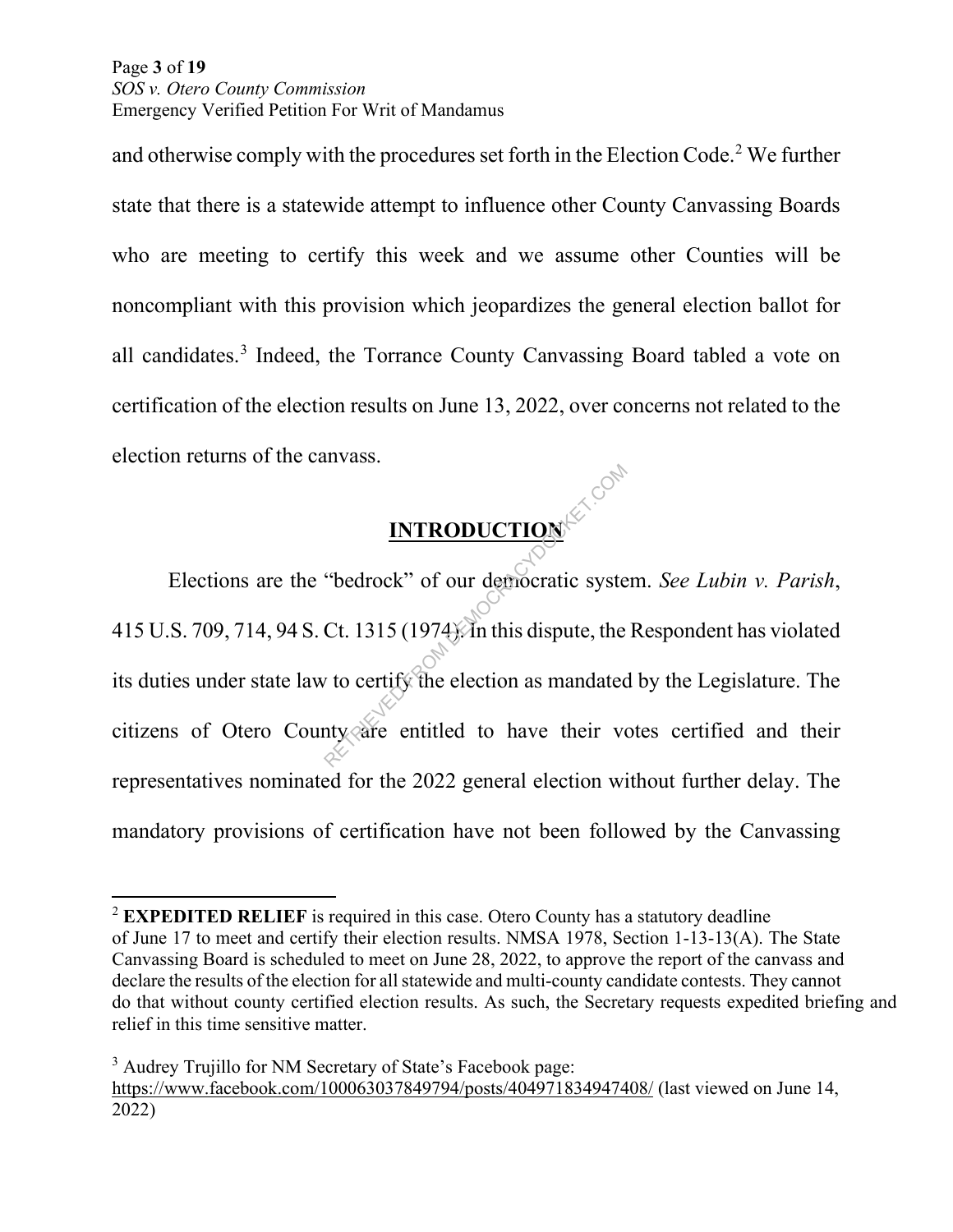Board, as set forth in the Article 13 of the state Election Code. The relevant facts in this case are that:

- 1. On June 13, 2022, the Otero County Clerk presented her findings to the County Canvassing Board for the Board's Consideration and approval.
- 2. The Otero County Clerk recommended certification of the canvass results.<sup>4</sup>
- 3. After debate the Canvassing Board voted against certifying the election results.
- 4. The Canvassing Board did not explain their votes in detail, but the discussion before the vote centered around questions about the voting systems or vote tabulators used to canvass the election. mg Board did not explain their<br>
fore the vote centered around que<br>
e tabulators used to canvass the ele<br>
ig Board did not find conclusivel<br>
s.<br>
s.<br>
as been issued directed to any pre-
- 5. The Canvassing Board did not find conclusively any deficiency in the election returns.
- 6. No summons has been issued directed to any precinct board commanding them to appear and make necessary corrections or supply omissions in the election returns pursuant to NMSA 1978, Section 1-13-5.
- 7. As of the filing of this Petition, twelve County Canvassing Boards have certified the results of the canvass pursuant to Section 1-13-13.

<sup>4</sup> *June 13 Otero County Canvassing Board Meeting Agenda*:

https://agendasuite.org/iip/otero/file/getfile/23295; and the *Agenda Submittal for Otero County Commission*; https://agendasuite.org/iip/otero/file/getfile/23292 (last viewed on June 14, 2022).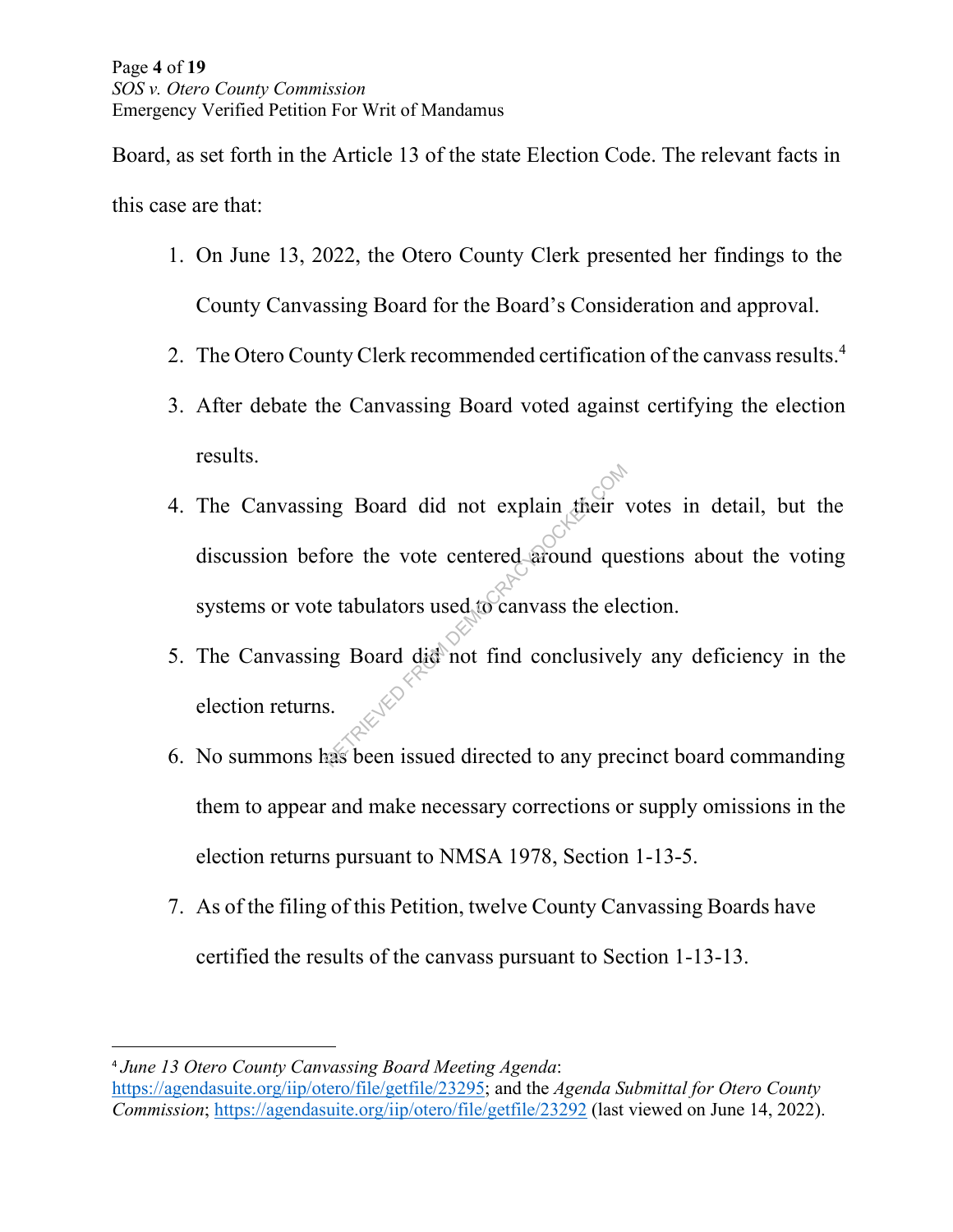## **PARTIES AND STANDING**

The Secretary of State is a constitutional officer of the State of New Mexico who has pledged to "support the constitution of the United States and the constitution and laws of [New Mexico], and... faithfully and impartially discharge the duties of [her] office to the best of [her] ability." N.M. Const., Art. XX, § 1. The Secretary is defined by law as the "chief elections officers" who "shall obtain and maintain uniformity in the application, operation and interpretation of the Election Code." NMSA 1978, § 1-2-1. Further, she shall "generally supervise all elections... [and] advise county clerks [and] boards...as to the proper methods of performing their duties prescribed by the Election Code." *See* § 1-2-2 NMSA 1978. The Election Code also provides that "[n]o forms or *procedures* shall be used in any election held pursuant to the Election Code without prior approval of the secretary of state." (*emphasis added*) *Id*. Further, she shall "generally supervally supervally boards...as to the proper meth<br>
Election Code." See § 1-2-2 NM<br>
"[n]o forms or procedures shall be a<br>
A Code without prior approval of

This action is being brought against Otero County in the name of the Board of County Commissioners of the County of Otero in accordance with NMSA 1978 § 4-46-1. Defendant Board of County Commissioners of Otero County is the governing body of Otero County, New Mexico, a subdivision of the State of New Mexico. Pursuant to NMSA 1978, Section 1-13-1(A), "the board of county commissioners is ex officio the county canvassing board in each county."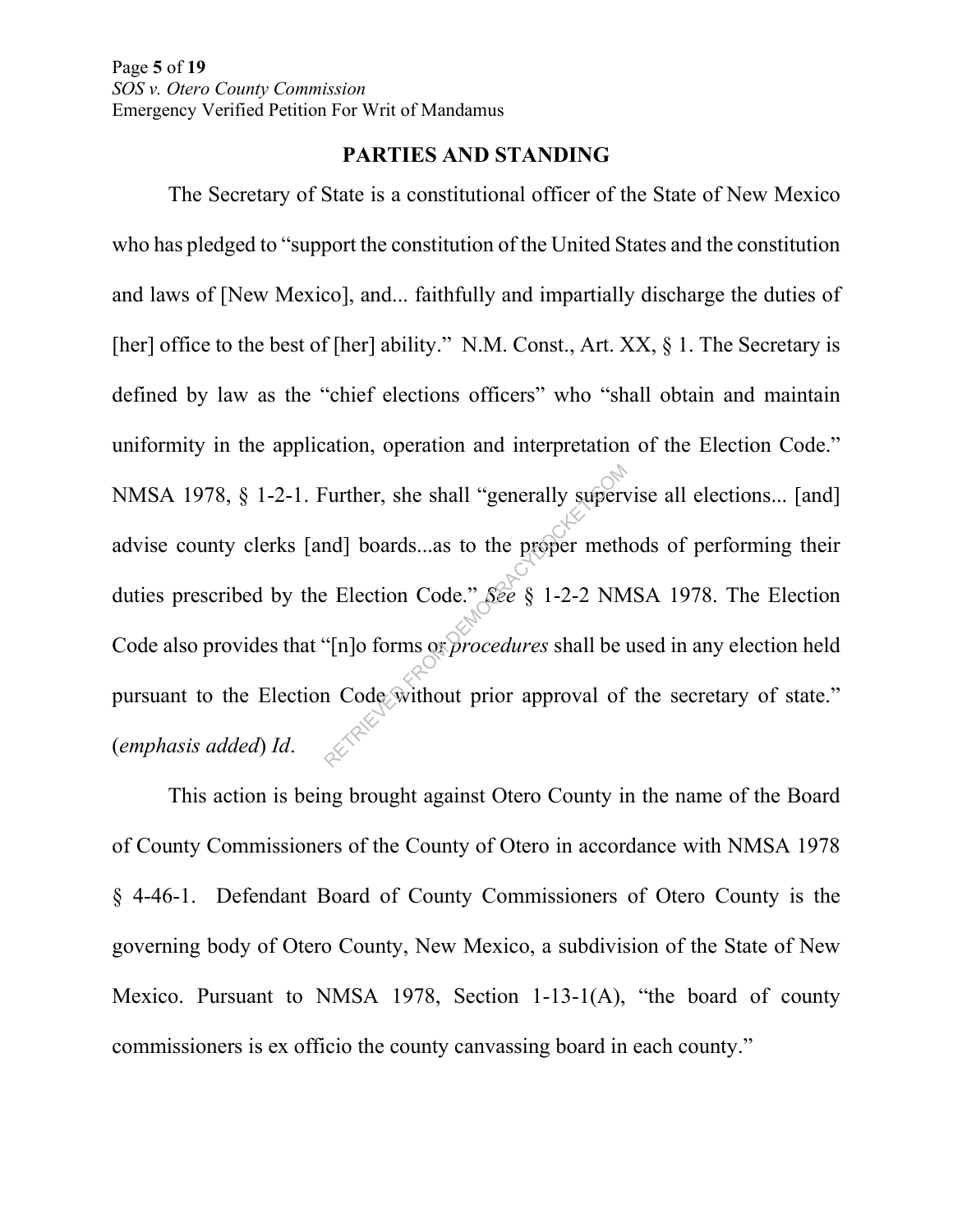Page **6** of **19**  *SOS v. Otero County Commission*  Emergency Verified Petition For Writ of Mandamus

The Canvassing Board has failed to comply with its mandatory, nondiscretionary duty to certify the 2022 primary election results pursuant to NMSA 1978, Section 1-13-13(A). This jeopardizes all the countywide candidate's placement on the general election ballot and affects the certification of all statewide and multi-county candidates who the State Canvassing Board certify the nomination for. This is because county canvassing boards certify the nominations of county officers, magistrates, and to members of the legislature elected from districts wholly within one county pursuant to Section 1-13-13( $C$ ). After certification of these contests, county canvassing boards must send the certified results to the State Canvasing Board for their certification of the statewide and multi-county candidate contests. NMSA 1978, Section 1-13-15(A). suant to Section 1-13-13( $C_X$ ). After<br>sing boards must send the certification of the statewide and<br>section 1-13-15(A).<br>tional importance of elections in c<br>wes a first impression interpretation

Given the foundational importance of elections in our electoral democracy, and that this case involves a first impression interpretation county certification of election results, the Secretary submits that this matter constitutes a "matter of great public importance." *New Energy Econ., Inc. v. Martinez*, 2011-NMSC-006, ¶ 11, 149 N.M. 207, 247 P.3d 286; *State ex rel. Sugg v. Oliver*, 2020-NMSC-002, ¶ 7-8, 456 P.3d 1065.

## **JURISDICTION AND VENUE**

This Court has original jurisdiction over petitions for writ of mandamus against state officers, boards, or commissions, and the power to issue all other writs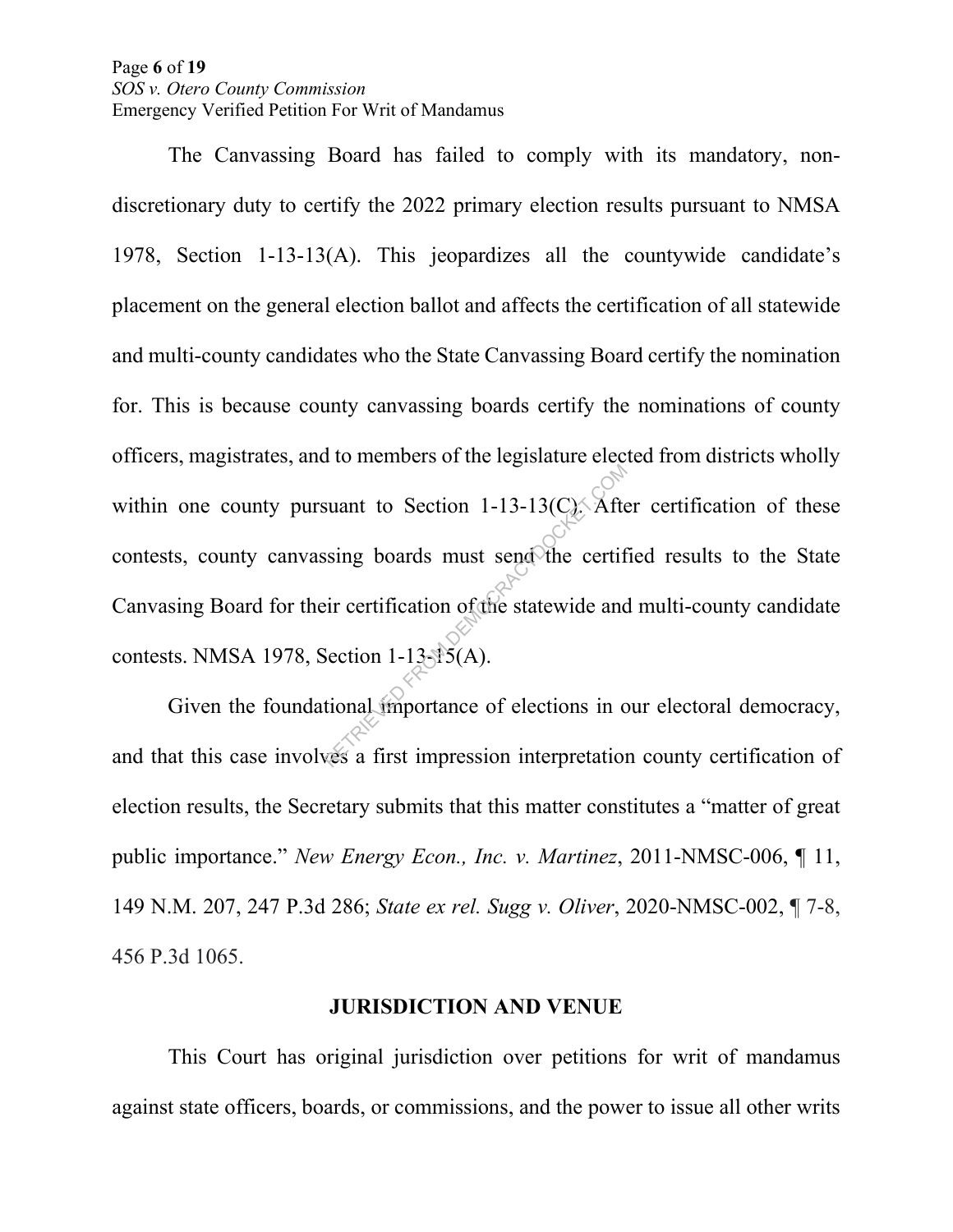necessary or proper for the complete exercise of its jurisdiction and to hear and determine the same."<sup>5</sup> N.M. Const. art. VI,  $\S$  3. This Court has found that: "The right of qualified electors to vote is fundamental to the integrity of state government." *State ex rel. League of Women Voters v. Advisory Comm. to the N.M. Compilation Comm'n*, 2017-NMSC-025, ¶ 10, 401 P.3d 734. N.M. Const. art. VI, § 3 jurisdiction may be exercised even where the district courts have concurrent jurisdiction over the action. *State ex rel. Taylor v. Johnson*, 1998-NMSC-015, ¶ 15, 125 N.M. 343, 961 P.2d 768.

The Court's power to issue writs of mandamus encompasses orders prohibiting public officials from taking unlawful official actions. "Prohibitory mandamus may well have been a part of New Mexico jurisprudence even before statehood." *State ex rel. Clark v. Johnson*, 1995-NMSC-048, ¶ 19, 120 N.M. 562, 904 P.2d 11. "This Court on several occasions has recognized that mandamus is an appropriate means to prohibit unlawful or unconstitutional official action." *Id.*; *see also State ex rel. Edwards v. City of Clovis*, 1980-NMSC-039, ¶ 12, 94 N.M. 136, Text Text of Solution 1995-NMSC-04<br>Retaining the Mexico in Clark V. Johnson, 1995-NMSC-04<br>References a part of New Mexico ju

 $5$  Even if the Respondents are not generally deemed a state officer, county clerks and county canvassing boards undeniably exercise the legal power of the state in administering statewide elections and the Respondent's delegated role by the legislature to ensure the constitutional right to vote is protected is a general, public action that may be enjoined by this Court. As the Court discussed in *State ex rel. Ward v. Romero*, 1912-NMSC-011, ¶ 23, 17 N.M. 88, 125 P. 617 (quoting *Burch v. Hardwicke*, 71 Va. 24, 32 (1878)) (finding when a public official's duties are public or general nature, they are considered state officers, whether the Legislature itself makes the appointment or delegates its authority).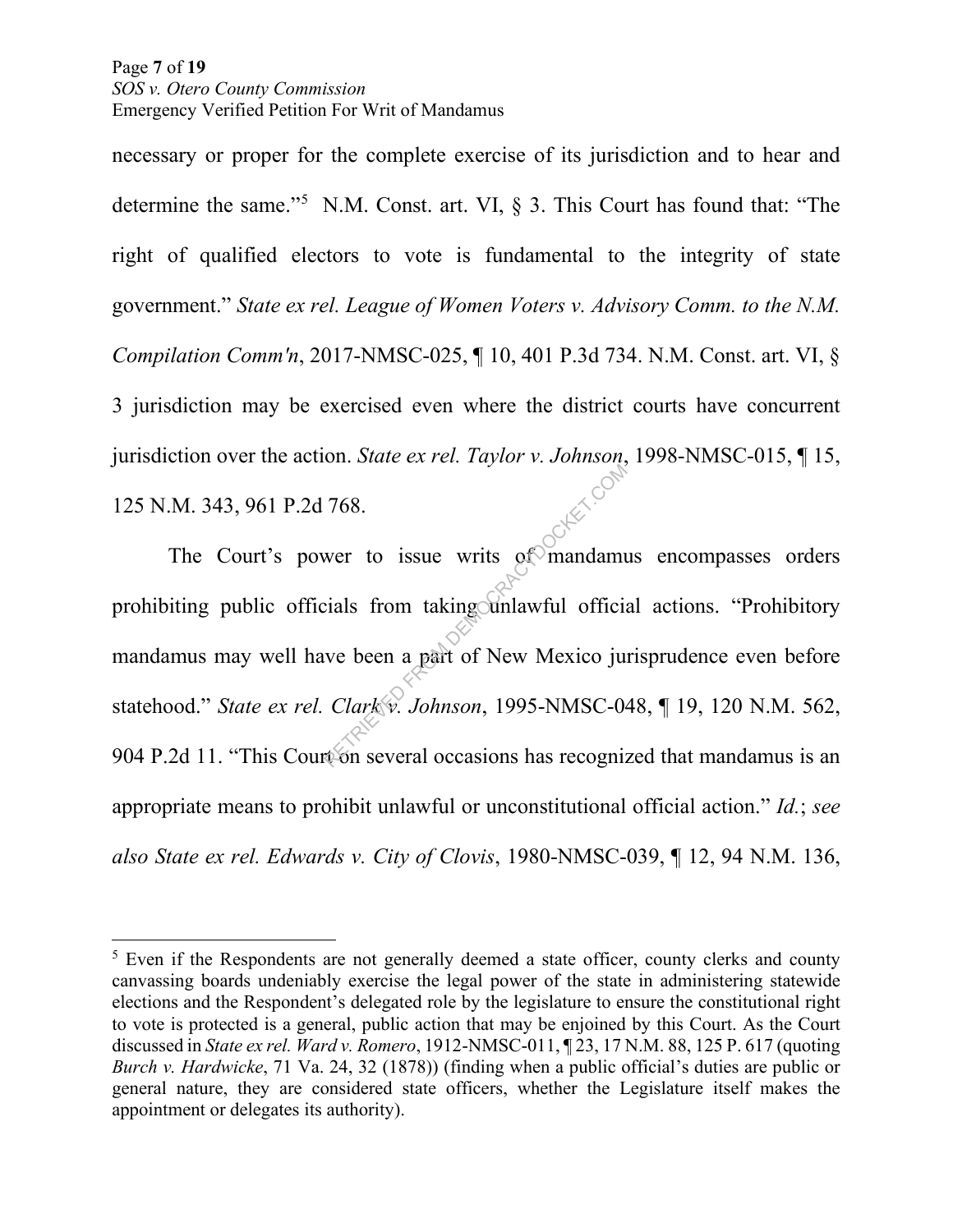#### Page **8** of **19**  *SOS v. Otero County Commission*  Emergency Verified Petition For Writ of Mandamus

607 P.2d 1154 ("Once petitioner showed that there was a valid ordinance in existence and that it was being violated, the duty cast upon the City became ministerial and subject to enforcement by mandamus."). The judicial power to issue writs of mandamus extends to writs against mayors and county clerks. *See, e.g*., NMSA 1978, Section 1-14-21 (If a county clerk fails to perform any act pertaining recounts, the applicant may apply to the supreme court of New Mexico for Writ of Mandamus to compel performance). Understanding the importance of election certification, the Election Code also allows for the New Mexico Courts to "issue a writ of mandamus to the county canvassing board to compel it to approve the report of the canvass and certify the election." NMSA 1978, Section 1-13-12. represents the New M<br>
Return Code also allows for the New M<br>
Return County canvassing board to compete<br>
independent of the perform<br>
The perform<br>
The perform<br>
The perform<br>
The Same act which an officer perform<br>
The Same act

Mandamus lies only to "compel [or prohibit] the performance of a ministerial act or duty that is clear and indisputable." *New Energy Econ., Inc.* 2011-NMSC-006 ¶ 10. "A ministerial act is an act which an officer performs [or is prohibited from performing] under a given state of facts, in a prescribed manner, in obedience to a mandate [or prohibition] of legal authority, without regard to the exercise of his own judgment upon the propriety of the act being done." *Id*.

In these proceedings, a Writ of Mandamus is a proper and a necessary exercise of the Court's jurisdiction. First, Respondent has already acted in nonconformance with a mandatory, ministerial act required in the election code. The Canvassing Board has not approved the report of the county canvass and voted not to certify the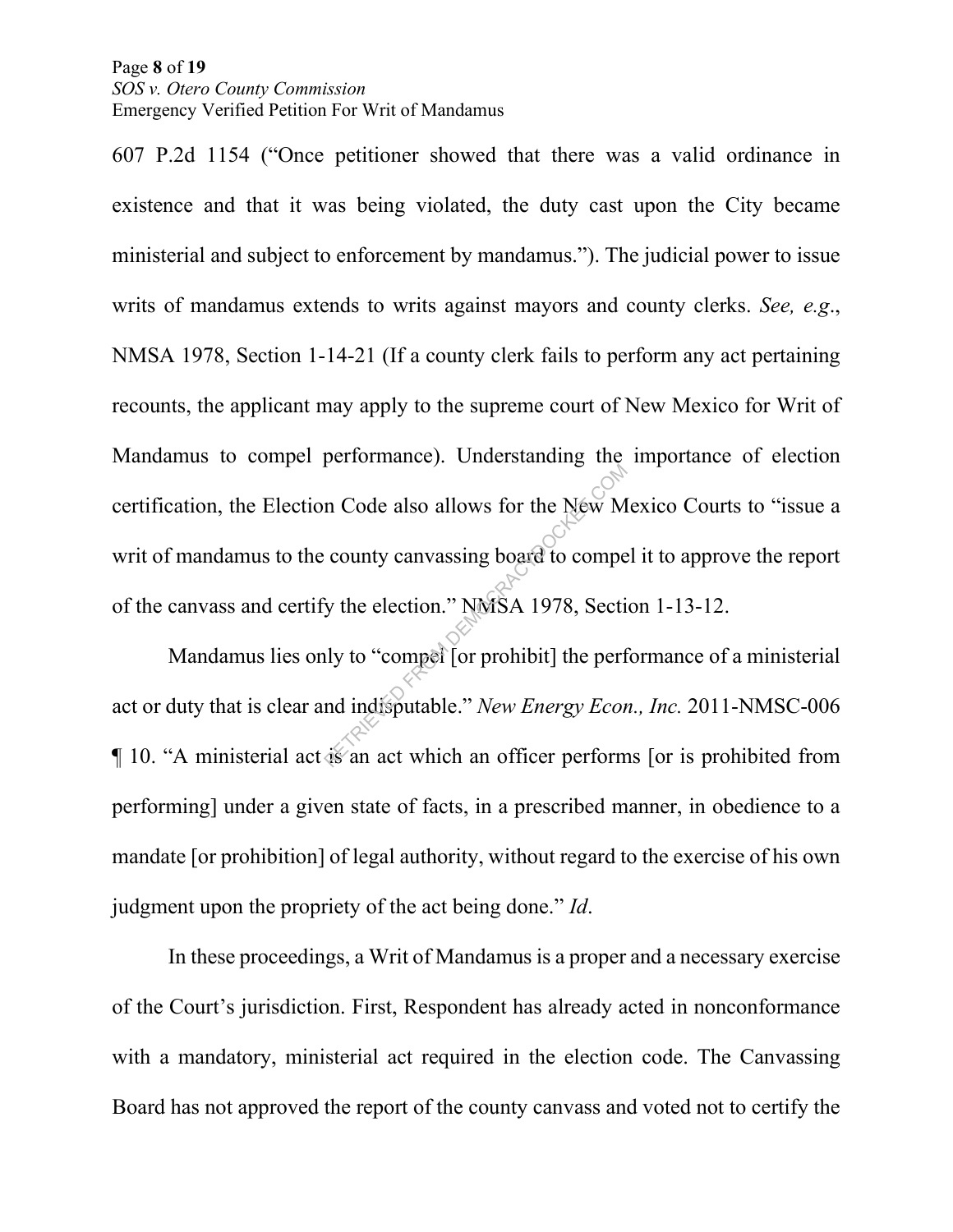#### Page **9** of **19**  *SOS v. Otero County Commission*  Emergency Verified Petition For Writ of Mandamus

election results. Second, there is little basis for disagreement over the salient facts in this dispute. To wit, that the Canvassing Board has not identified any defective returns that would necessitate not certifying the elections in Otero County. Third, the disputed actions of the Canvassing Board are subject to a clear legal duty, without regard to the exercise of the Canvassing Board's judgement. Fourth, the Election Code's post-election provisions and procedures in Article 13 of the election code govern the certification of the elections, and they must be strictly followed. Finally, this failure to act affects the certification not only of the county and countywide candidate contests but also all statewide and multi-county contests which are statutorily required to be certified on June  $\oslash$  2022. § 1-13-15(C) and § 1-13-15(A). Without certification of the county, the Secretary cannot meet her statutory obligation to issue certificates of nomination for any winning candidate or move forward with the preparation of the ballot content for the upcoming General Election. § 1-13-15(C) and NMSA 1978, Section 1-13-16(B). Example 18 and Solution in the data and Solution and Solution is certified on June 28, 2022. § 1-13-<br>
f the county, the Secretary can ficates of nomination for any wing the ballot content for the upc

# **GROUNDS FOR ISSUING THE WRIT**

## **I. The Plain Language of the Election Code Renders the Board's Action Unlawful.**

New Mexico courts generally give the statutory language its "ordinary and plain meaning unless the Legislature indicates a different interpretation is necessary." *Cooper v. Chevron U.S.A., Inc.*, 2002-NMSC-020, ¶ 16, 132 N.M. 382.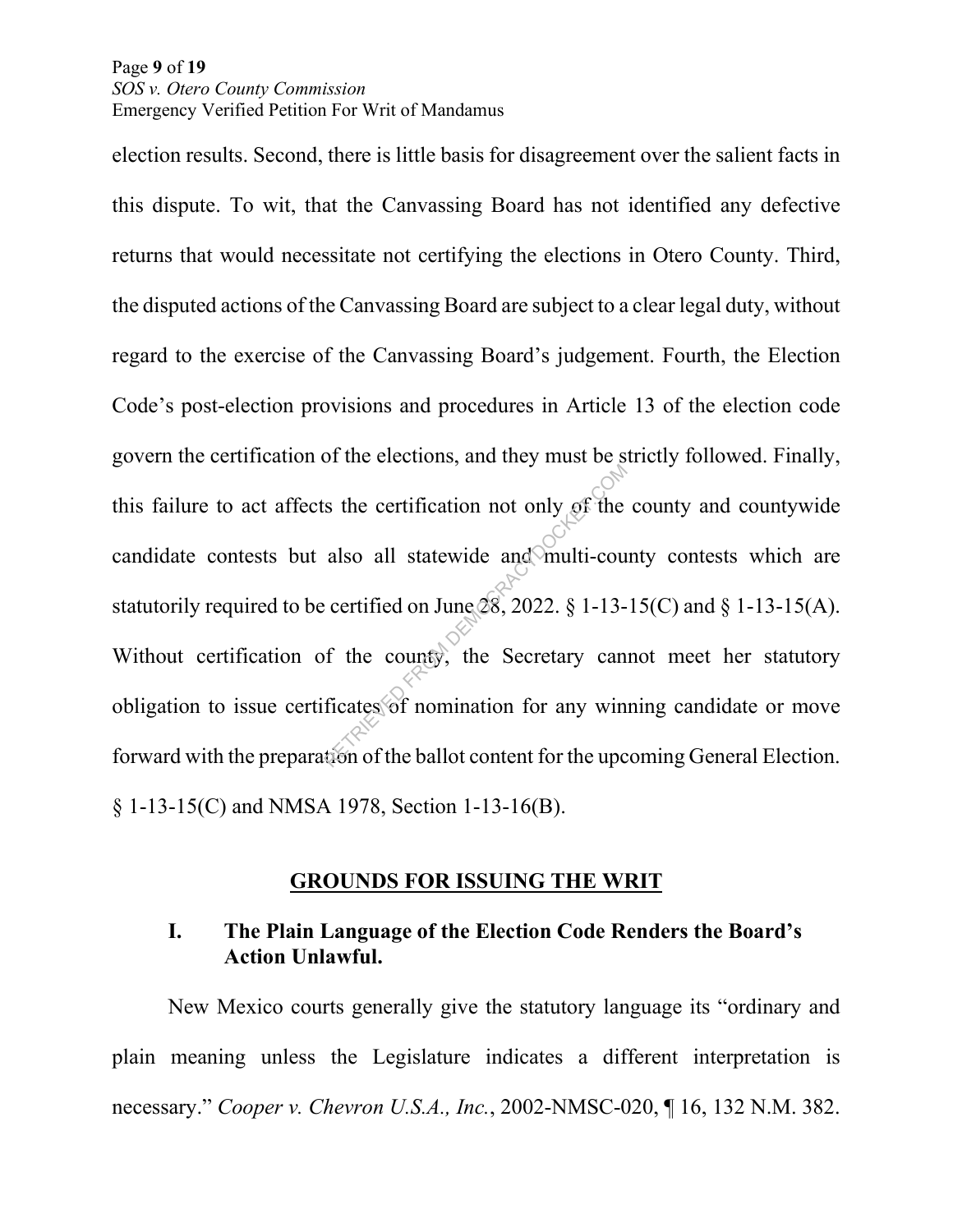Page **10** of **19**  *SOS v. Otero County Commission*  Emergency Verified Petition For Writ of Mandamus

The election code is straight forward on how election returns are certified at the county level after an election. First, the county clerk must "prepare the report of the canvass of the election returns by carefully examining the returns of each precinct to ascertain if they contain the properly executed certificates required by the election Code and ascertain whether any discrepancy, omission or error appears on the face of the election returns." NMSA 1978, Section 1-13-4(A). Then, the county clerk "must also present the report of the canvass to the county canvassing board for consideration and approval."  $\S$  1-13-4(B).

Then the county canvassing board "shall meet to approve the report of the canvass of the returns and declare the results no sooner than six days and no later than ten days from the date of the election."<sup>6</sup>  $\S$  1-13-13(A). Further, the county canvassing board, "immediately upon approval of the report of the canvass of the returns of an election, shall issue a certificate of canvass of the results of the election." § 1-13-13(B). The county canvassing board then will "immediately after completion of the canvass, shall declare the results of the election and of all ballot questions affecting only precincts within the county."  $\S$  1-13-13(C). val."  $\S$  1-13-4(B).<br>
canvassing board "shall meet to approval of the results no sooner the date of the election."  $\S$  1-13-13(<br>
ediately upon approval of the reported shall issue a certificate of canval

The only discretionary power the county canvassing board has is to "summon a precinct board to appear before it to correct or supply omissions found" pursuant

<sup>&</sup>lt;sup>6</sup> NMSA 1978, Section 1-1-3 states "As used in the Election Code... "shall" is mandatory and "mat" is permissive."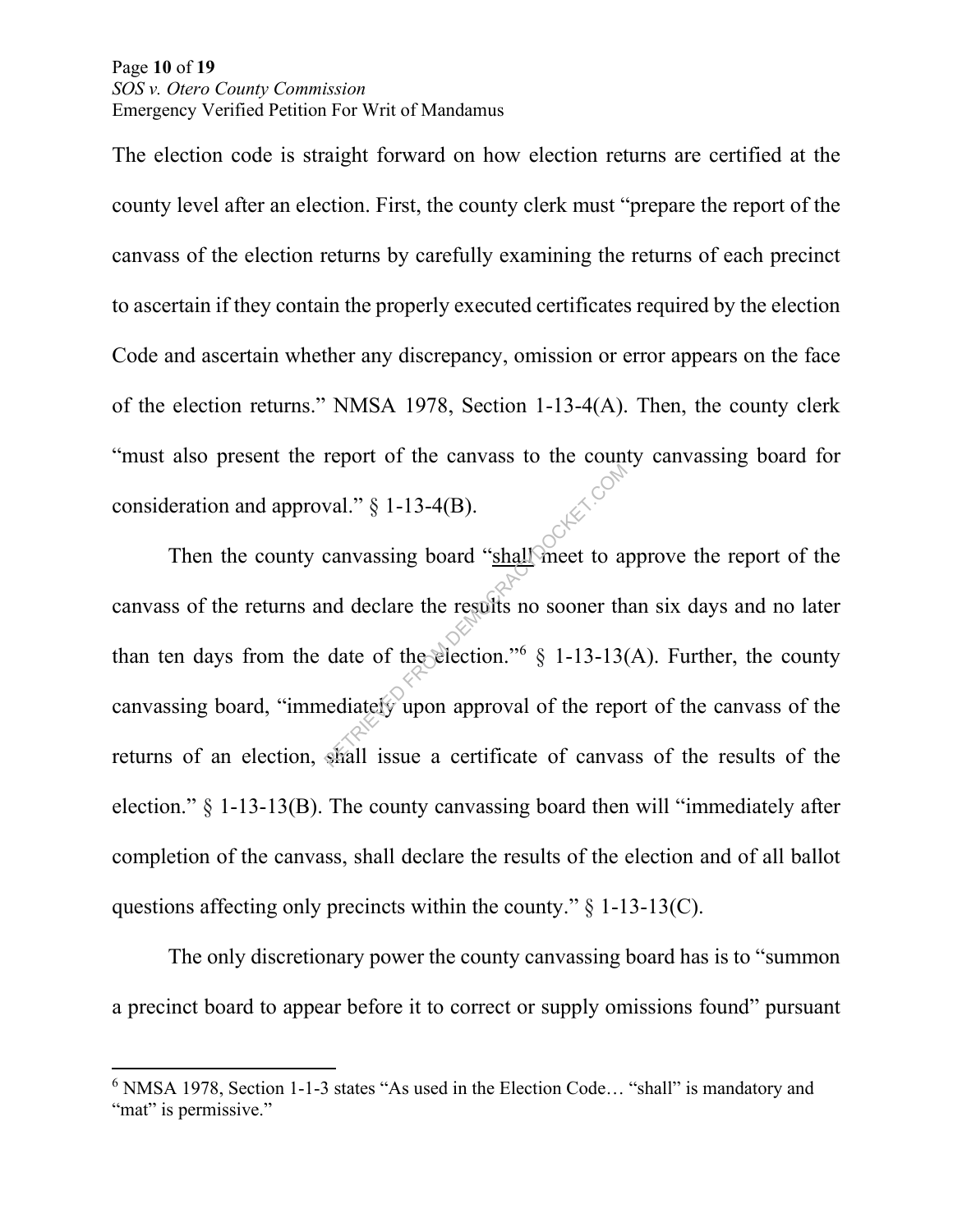#### Page **11** of **19**  *SOS v. Otero County Commission*  Emergency Verified Petition For Writ of Mandamus

to Section 1-13-5(A). This power is limited to a discrepancy within the election returns itself and in the precinct itself. *Id*. Although the Canvassing Board may issue a summons to correct a deficient return, the Canvasing Board must still proceed with the canvass of all correct election returns by at least ten days after the election.  $\S$  1- $13-5(C)$ ,  $\S$  1-13-13.

On June 13, 2022, the Otero County Clerk presented the results of the canvass, found no discrepancies in the results, and recommended approval to certify the canvass report. The Canvassing Board did not vote to certify the election results; indeed, they took affirmative action *not* to certify the results. It is important to also remember that the Canvassing Board has issued no summons and has identified no omissions or discrepancies on the face of any election returns. As such, the plain language of the election code commands that the Canvassing Board proceed with the canvass of all correct returns and certify the election results by June 17, 2022. The action and the contract of the result<br>assing Board has issued no summer<br>ies on the face of any election ret<br>action code commands that the Canvass<br>treturns and certify the election res

# **II. The Existing Statutory Scheme Governing Canvassing an Election Must Hold and Prevail.**

As certification was just denied, no written account has been made available of the Canvassing Board's decision, but upon belief and based on the Canvassing Board's comments at the meeting, Respondent has no issue with the election returns in Otero County in the 2022 Primary Election specifically. Rather, they have a general grievance with the voting machines or voting systems themselves and have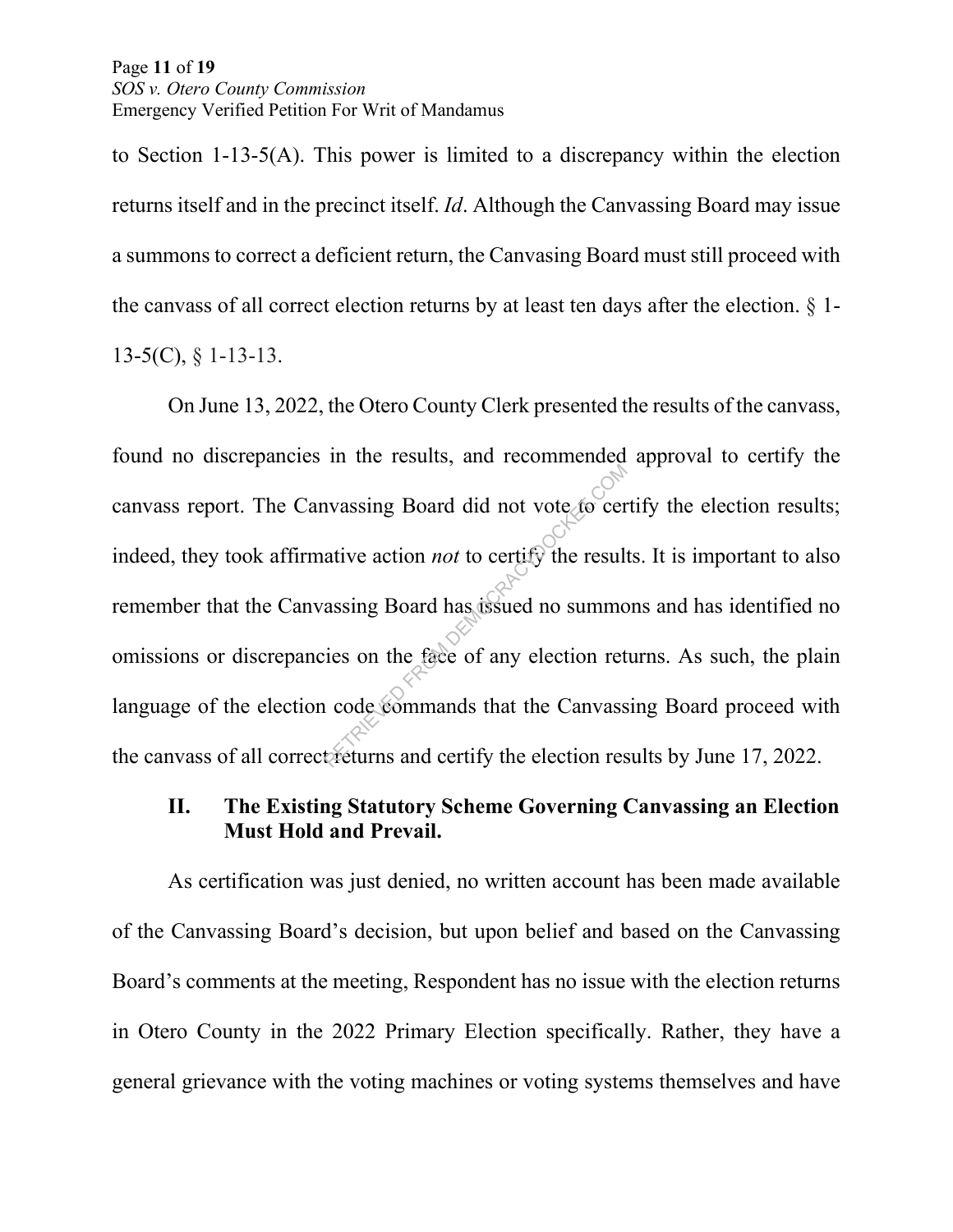#### Page **12** of **19**  *SOS v. Otero County Commission*  Emergency Verified Petition For Writ of Mandamus

directed the County to pursue alternative recount methods before they certify, potentially seeking a hand recount of all election returns. This alternative counting of ballots is not proper in time or in substance and the Canvassing Board not complementing its ministerial duty to certify the election returns is unlawful.

To begin with, our appellate courts recognize that "[d]eparture from the strict letter of a statute should … be undertaken with great caution. In particular, one must be careful not to underestimate the purposes served by strict compliance with the letter of the statute." 1996-NMCA-023, 121 N.M 414*,* ¶ 18. The admonition to be careful in deviating from the explicit requirements of the statute is especially important when dealing with the Election Code. The rules governing elections must be clear both so that the Secretary can fairly and objectively enforce them and so that candidates, parties, and voters understand how a candidate gets on the ballot. 96-NMCA-023, 121 N.M 414, 1<br>
om the explicit requirements of t<br>
with the Election Code. The rules g<br>
Execretary can fairly and objective<br>
and voters understand how a candid<br>
does not allow for a hand recount

The election code does not allow for a hand recount of election results at this stage of the election process and the Secretary has not approved such a process. What the election code does allow for is for Candidates to contest or pay for election recounts, and even has an automatic recount process in law. *See generally*, NMSA 1978, Sections 1-14-1 to 24. These are the procedures in place mandated by the Legislature to recount election returns. It goes beyond the legislative authority to perform a hand recount or a recount otherwise at this stage of the election process at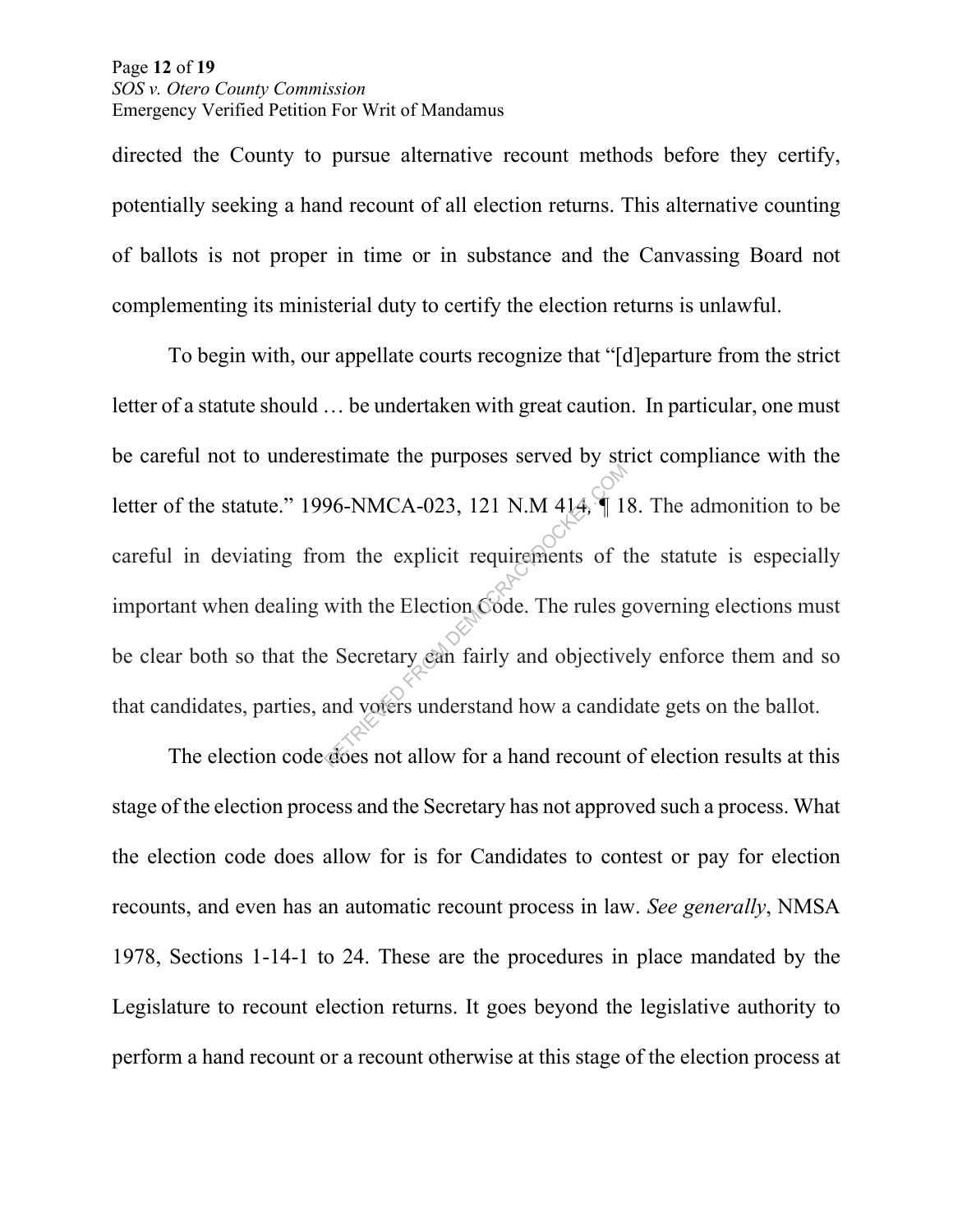#### Page **13** of **19**  *SOS v. Otero County Commission*  Emergency Verified Petition For Writ of Mandamus

the whim of a county canvassing board with no issue with the election returns specifically.

The New Mexico Constitution is unequivocal that it the "legislature shall have the power to require the registration of the qualified electors as a requisite for voting and shall regulate the manner, time and places of voting." N.M. Const. art. VII, § 1. Further the Constitution states that "[t]he legislature shall enact such laws as will secure the secrecy of the ballot and the purity of elections and guard against the abuse of elective franchise." *Id*. Therefore, the statutory framework of the election code makes clear that election administrators and county canvassing boards must follow the election code, and do not have the power to change its mandatory provisions. *Herrera*, 2009-NMSC-003, ¶ 12, 145 N.M. 563, 203 P.3d 94; *see, e.g.*, § 1-2-1(B) (stating that the Secretary's responsibilities as chief election officer include "obtain[ing] and maintain[ing] uniformity in the application, operation and interpretation of the Election Code" and "mak[ing] rules pursuant to the provisions of, and necessary to carry out the purposes of, the Election Code"); §§ 1-2-2(B)-(D) (stating that the Secretary's election-related duties include "supervis[ing] all elections by administering the Election Code," advising county clerks and election officials and workers "as to the proper methods of performing their duties prescribed by the Election Code," and "report[ing] possible violations of the Election Code" to prosecuting authorities). ise." *Id*. Therefore, the statutory fraction administrators and county<br>le, and do not have the power to<br>09-NMSC-003, 1 12, 145 N.M. 563<br>t the Secretary's responsibilities a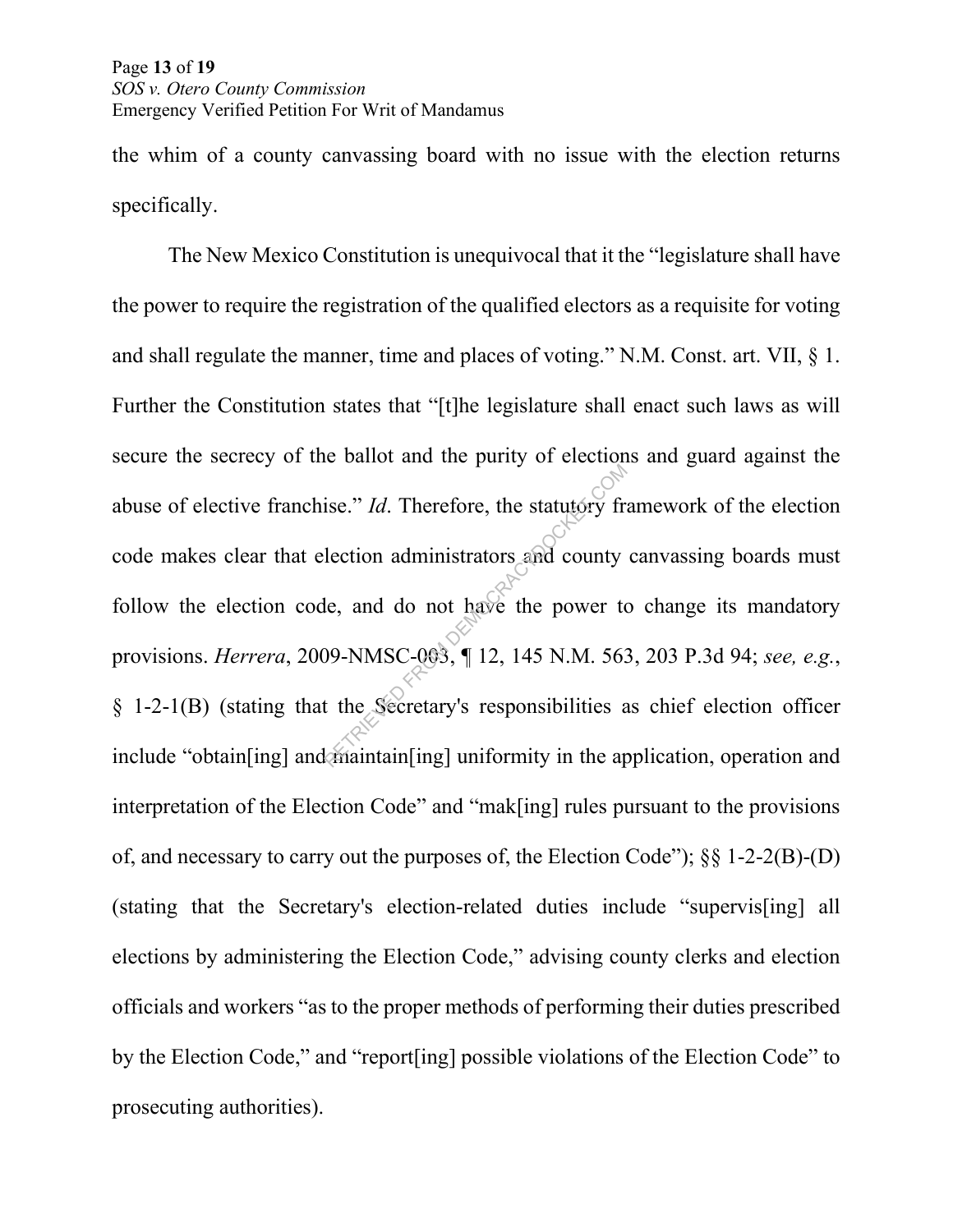#### Page **14** of **19**  *SOS v. Otero County Commission*  Emergency Verified Petition For Writ of Mandamus

Any alternative relief the Respondent seeks to justify their unsubstantiated claims related to the certified voting machines should be dismissed as not relevant; and most importantly, is not a remedy available under the express provisions of the election code. Ordering such relief by the Canvassing Board or Supreme Court counters the legislative mandates and is an improper overreach of the Canvassing Board and the Court. This is because when legislation governs an area of law, the Courts equitable powers are "concurrent or supplemental to the legal remedy created by statute." *Sims v. Sims*, 1996-NMSC-078, ¶ 29, 122 N.M. 618, 624, 930 P.2d 153, 159. In those situations, Courts only fashion remedies that "fill[s] in the interstices" of the legislation "in accordance with those legal concepts, principles, or objectives which may apply to the situation and that are in harmony and legally compatible with" the legislation. *Gunaji*, 2001-NMSC-028, ¶ 21, 130 N.M. 734, 31 P.3d 1008 (internal quotation marks omitted) (quoting *State ex rel. Olson v. Bakken*, 329 N.W.2d 575, 580 (N.D. 1983)).  $R$ , 1996-NMSC-078, ¶ 29, 122 N.M.<br>Courts only fashion remedies that<br>cordance with those legal concepts,<br>i situation and that are in harmony<br>*maji*, 2001-NMSC-028, ¶ 21, 130

This Court's equitable powers do not extend so far as to allow it to disregard procedures set forth by statute or to rearrange the Election Code. *State v. Roy*, 1936- NMSC-048, ¶ 73, 40 N.M. 397, 60 P.2d 646 ("We are committed by our Constitution to the doctrine of separation of powers. It is fundamental that no one of the three branches of government can effectively delegate any of the powers which peculiarly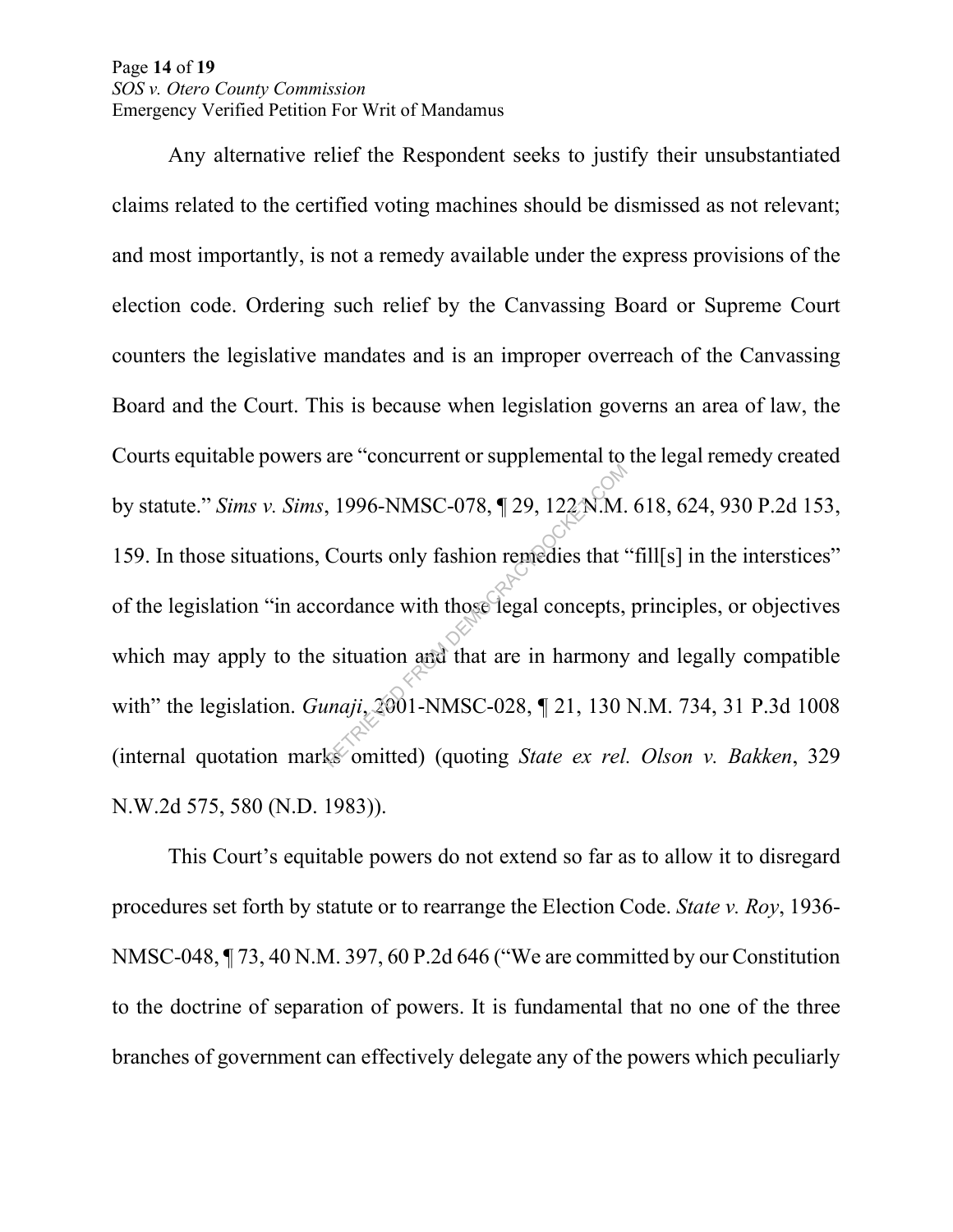and intrinsically belong to that branch. The power to make law is reserved exclusively to the Legislature.").

Our office believes that any issues raised regarding voting machines, alternative ways to canvass, and procedures for recounts are all specifically addressed in the election code and Respondent interjecting with its own procedures goes against legislative mandates when certifying election results pursuant to Section 1-13-13 and must be prohibited. The existing statutory scheme should hold and prevail and none of these issues potentially raised by the Canvassing Board are germane to the Canvassing Board's mandatory, ministerial duty to certify the election results. MOENOGRAF

# **STATEMENT OF RELIEF SOUGHT**

As this Petition makes clear, the Canvassing Board has failed to undertake its statutory duty to approve the canvass report and certify the election. Respondent has not pointed to any discrepancies in the election results and have not issued any summons to that effect as mandated by statute.

Pursuant to her duty to "obtain and maintain uniformity in the application, operation and interpretation of the Election Code," § 1-2-1, the Secretary asks this Court to enforce the Legislature's plain language directives in certification of the election results. By so doing, the Court will also safeguard the county and state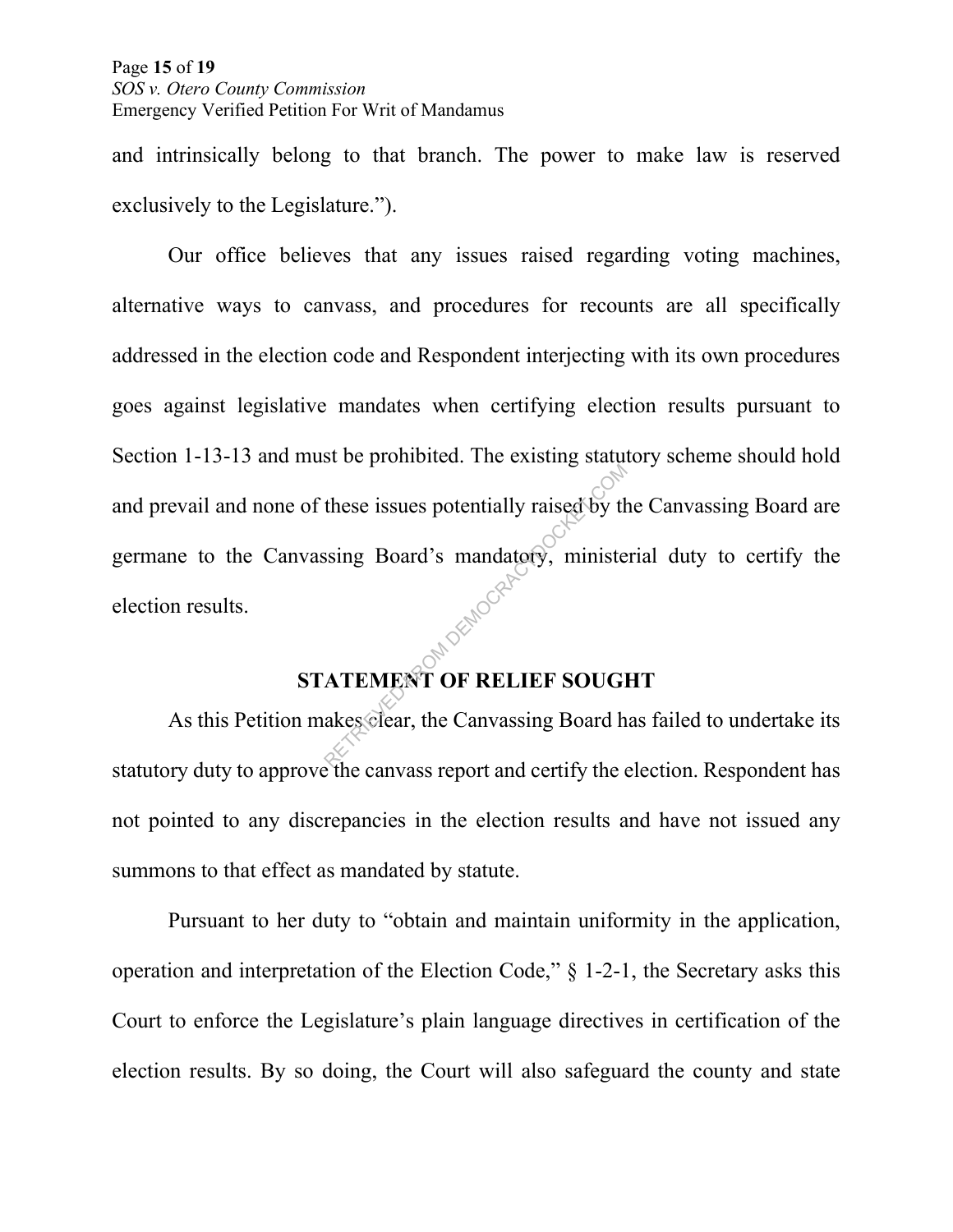Page **16** of **19**  *SOS v. Otero County Commission*  Emergency Verified Petition For Writ of Mandamus

election results and set a precedence to all other County Canvasing Boards refusing to certify the election results due to political biases.

Accordingly, the Secretary asks that the Court issue a Writ of Mandamus to Respondent compelling the certification of the 2022 Primary Election in Otero County by July 17, 2022, their statutory deadline, as Respondent has a nondiscretionary duty to follow the election procedures set forth in the Election Code when certifying the election results, and not to deviate from those procedures.

Respectfully Submitted,

 MAGGIE TOULOUSE OLIVER SECRETARY OF STATE

 By: *Dylan K. Lange* Dylan K. Lange General Counsel Office of the Secretary of State 325 Don Gaspar, Suite 300 Santa Fe, New Mexico 87501 Respectfully S<br>
Respectfully S<br>
Respectfully S<br>
SECRETARY<br>
By: Dylan K. Lang<br>
General Counces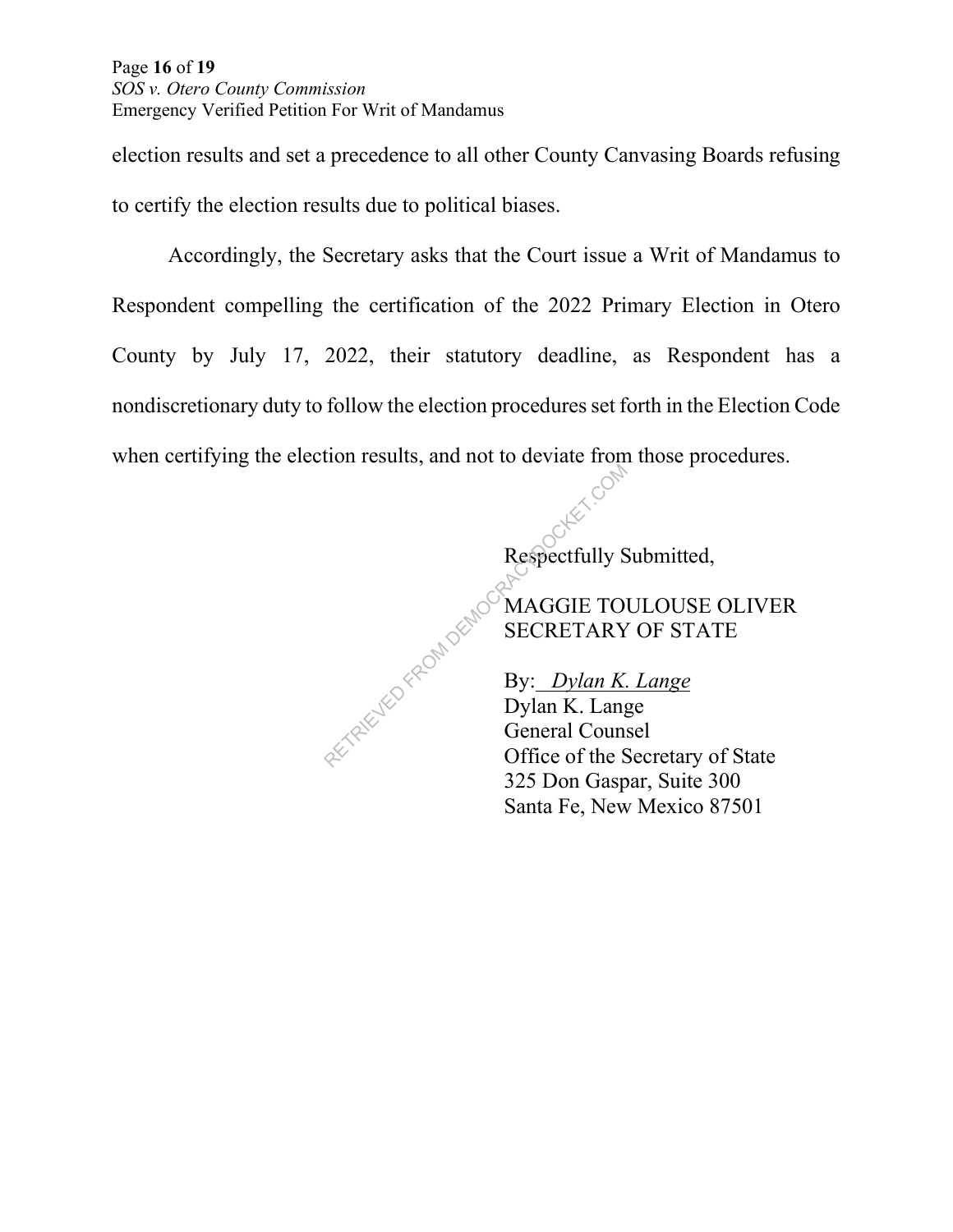## **CERTIFICATE OF SERVICE**

I hereby certify that on this 14 day of June 2022, a true and correct copy of

the foregoing *Emergency Verified Petition* has been sent via certified mail and

electronic mail to the offices of the Respondents as follows:

Otero County Commission C/O RB Nichols 1101 New York Ave Alamogordo, NM rnichols@co.otero.nm.us

Robyn Holmes, Otero County Clerk 1101 New York Ave Alamogordo, NM rholmes@co.otero.nm.us MORENOGRACYDOCKET.COM

Office of the Attorney General C/O Carol Ann Ortiz NM Office of the Attorney General P.O. Drawer 1508 Santa Fe, New Mexico 87504 caortiz@nmag.gov

*/s/ Dylan K. Lange*

Dylan K. Lange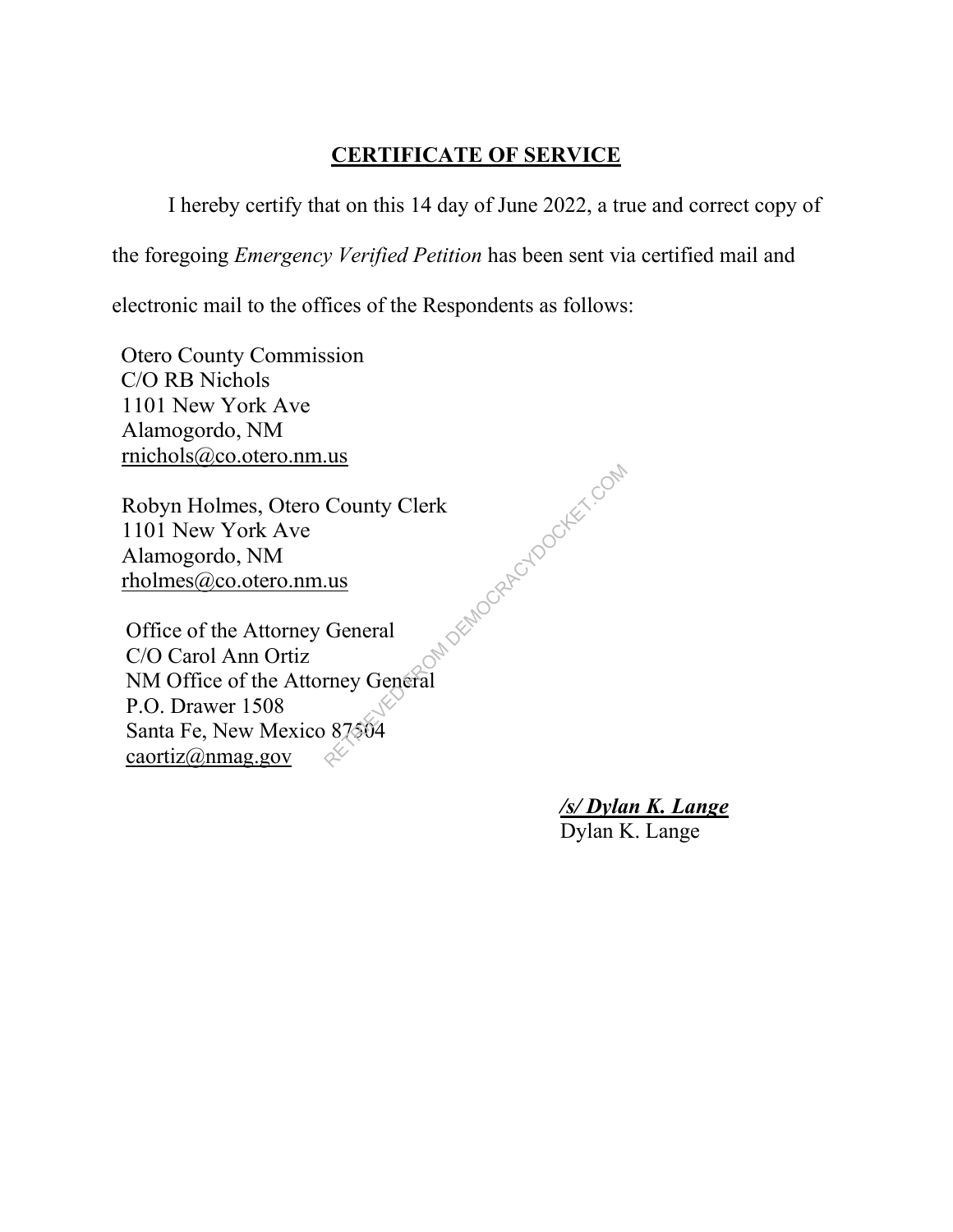## **VERIFICATION**

I, Mandy Vigil, State Election Director, hereby affirm and swear under penalty of perjury under the laws of the State of New Mexico, that I have reviewed the *EMERGENCY VERIFIED PETITION FOR WRIT OF MANDAMUS TO COMPEL CERTIFICATION OF ELECTION RESULTS*, and that the representations therein are true and correct to the best of my knowledge, information, and belief.

**Date: June 14, 2022** \_\_\_\_\_\_\_\_\_\_\_\_\_\_\_\_\_\_\_\_

**Mandy Vigil** 

RETRIEVED FROM DEMOCRACYDOCKET.COM BELLECTION Director